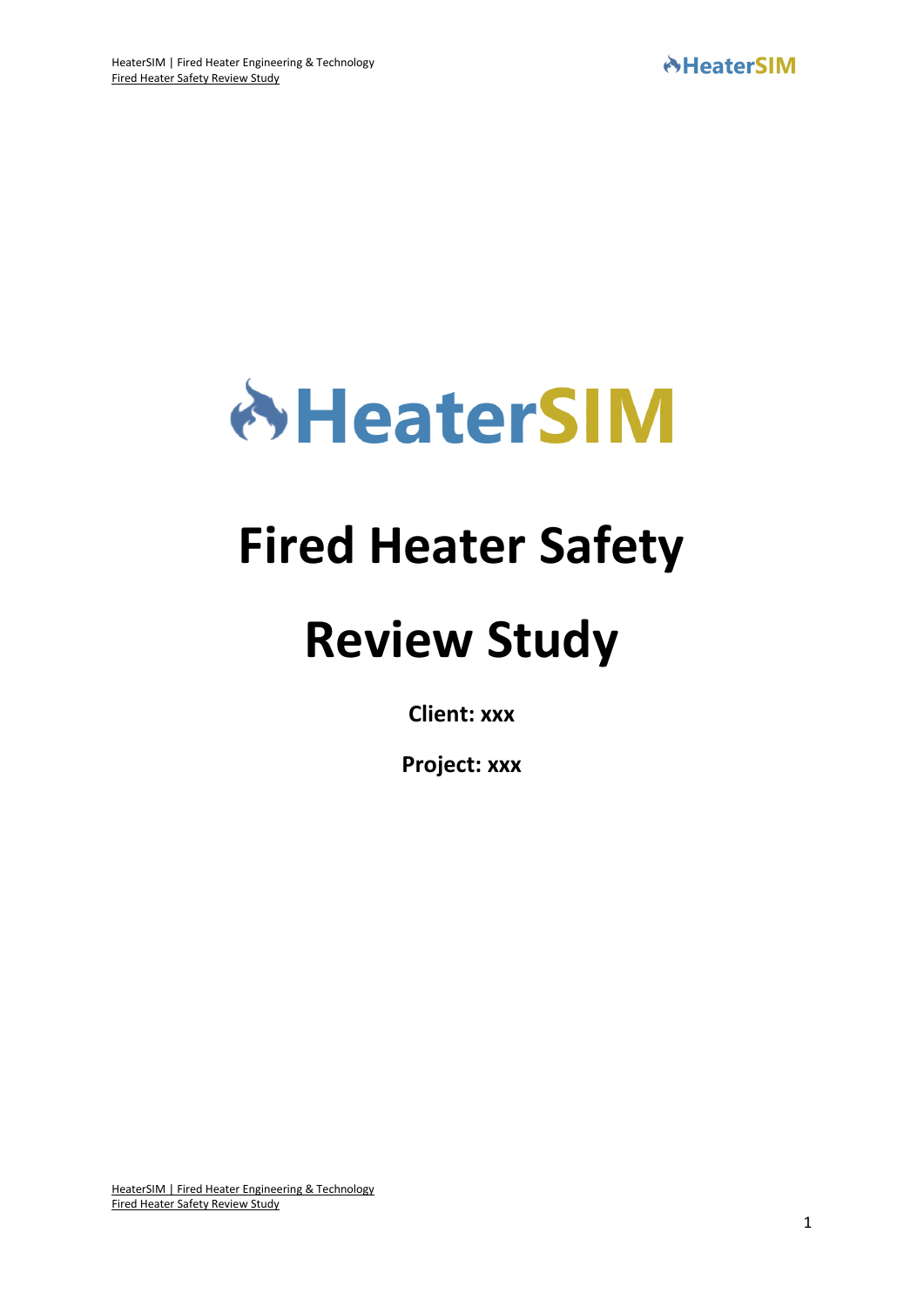# **AHeaterSIM**

# **1. Executive Summary**

This report is based around Fired Heater tag no. H-125F currently installed and in operation at the CLIENT production facility. An internal safety review within CLIENT raised the question about the current safety limits of the heater with such a high process fluid outlet temperature. The purpose of this study was to examine whether the current operation of the heater poses any safety concerns, with particular focus around mechanical integrity and maximum tube metal temperatures.

Several heater simulation models were set up and analysed, namely the Rated Duty Case, Design Duty Case, Minimum Duty Case and the Site Data Case 1 and 2. The model calculations closely matched the reported the heater documents provided by CLIENT and the site measurement readings taken from the various heater sections. For example, a datasheet documents provided by CLIENT stated that the calculated max tube temperature was 930 deg C, which generally matches our calculated value of 927 deg C. The design metal temperature of the tube was stated as 1038 deg C which is significantly above the calculated maximum, however the current thickness of the tubes and the original design life intended are both unknown.

API 530 tube wall calculations were also performed to examine what was the minimum thickness requirement for safe operation of the tube. An assumption of 2 mm corrosion of the tube wall was used, which was considered to be a conservative value since the tube material is the very resistant Inconel 600 material, the process fluid is clean oxygen and the fuel gas is clean Natural Gas. Nonetheless, with this corrosion considered, it was demonstrated that the minimum thickness required for operation was below the actual tube wall thickness with the assumed 2mm corrosion, indicating that the tubes are likely to be within an acceptable limit of operation.

This report demonstrates that no significant safety concerns have been identified from our analysis and the heater is currently operating within its design limits. However, this report does make some recommendations in terms of maintenance in order to improve the safe operation of the heater.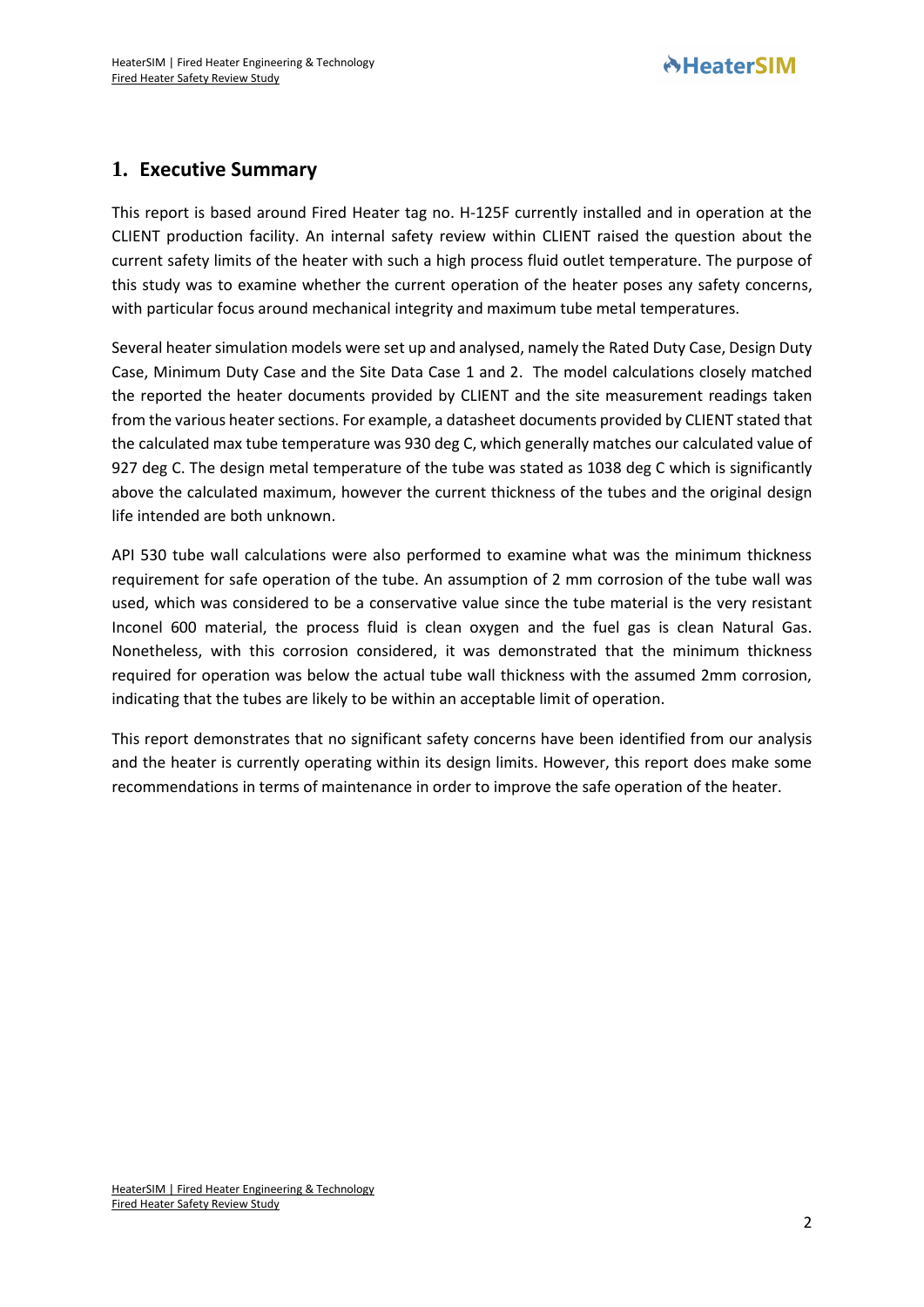## **2. Introduction**

This report examines oxygen heater H-125F at the CLIENT Pigment production facility in Stallingborough. The maximum design requirement of the heater is to heat 2.15 kg/s oxygen from 16 deg C to 895 deg C. The heater consists of a radiant and convection ('economiser') section with a flue gas exit duct shared with a neighbouring heater. A Forced Draft (FD) fan is also utilised with a single burner in the radiant floor.



The convection section is not mounted on top of the radiant section, but instead is supported on a separate support framework adjacent to the radiant section.

#### **Site Data Measurements**

| <b>Description</b>           | Low Rate | <b>High Rate</b> |        |
|------------------------------|----------|------------------|--------|
| O <sub>2</sub> inlet         | 16       | 13               | deg C  |
| O2 outlet @ Convection       | 1076     | 1079             | deg C  |
| O2 outlet @ Radiant          | 822      | 843              | deg C  |
| Flue gas @ Convection outlet | 171      | 201              | deg C  |
| Arch temperature             | 906      | 977              | deg C  |
| Combustion air flow rate     | 1,954    | 3,735            | m3/hr  |
| Oxygen Process flow rate     | 3,908    | 9,340            | Kg/hr  |
| Fuel gas Flow rate           | 138      | 307              | Nm3/hr |

Note: Values have been averaged if more than one measurement reading was provided

HeaterSIM [| Fired Heater Engineering & Technology](https://www.heatersim.com/) [Fired Heater Safety Review Study](https://www.heatersim.com/)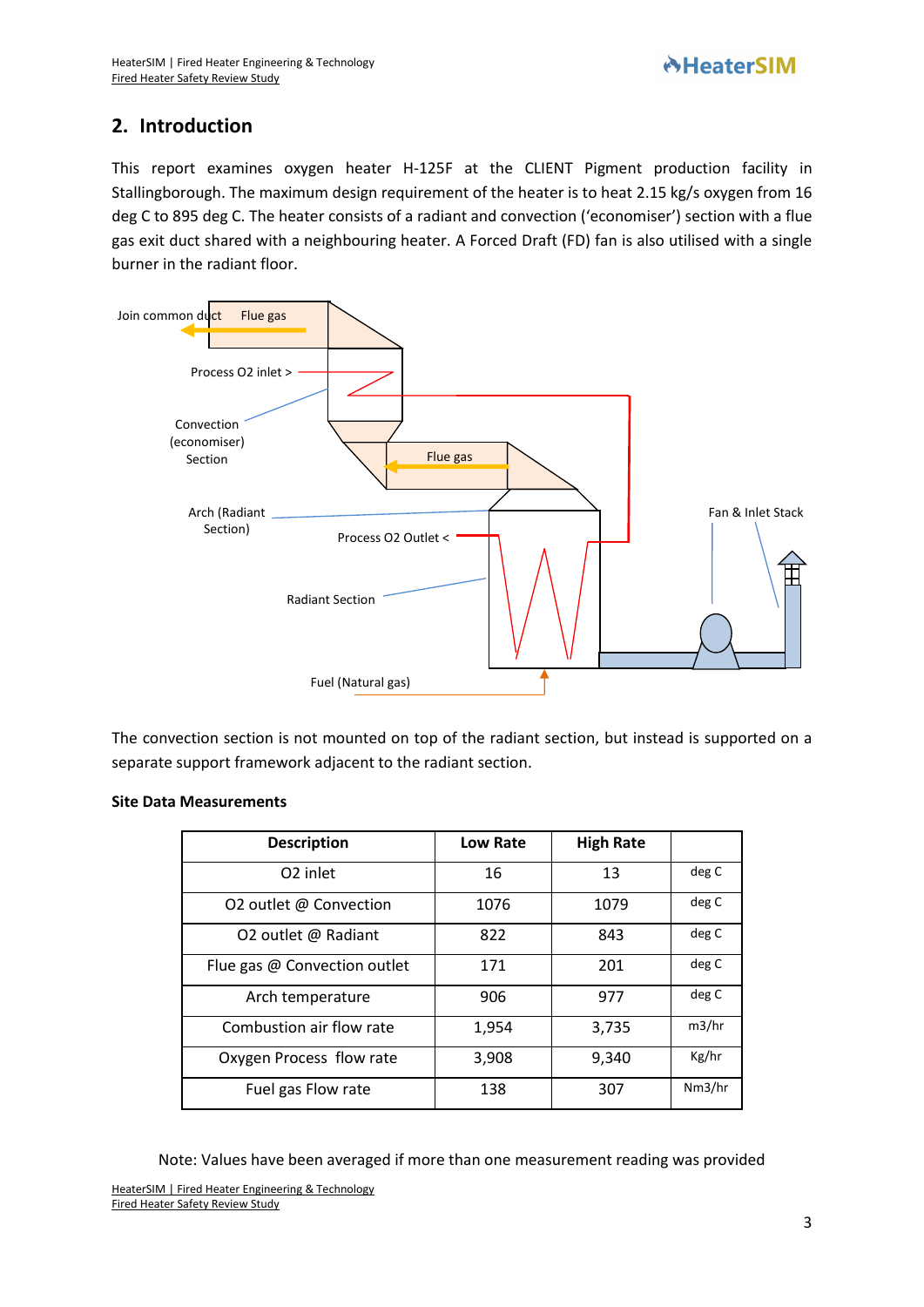# **3. Site Visit – Visual Inspection**

Whilst our visual inspection of the heater in operation did not raise any severe safety concerns, we have noted the following key aspects of concern:

- Flue gas condensation at the upper convection rows (process inlet tubes)
- Dirty observation doors (viewing of burner or flame was severely impaired)
- External rust/corrosion at suspected hot spots where the radiant tube supports/guides are believed to contact the steel casing/frame of the heater

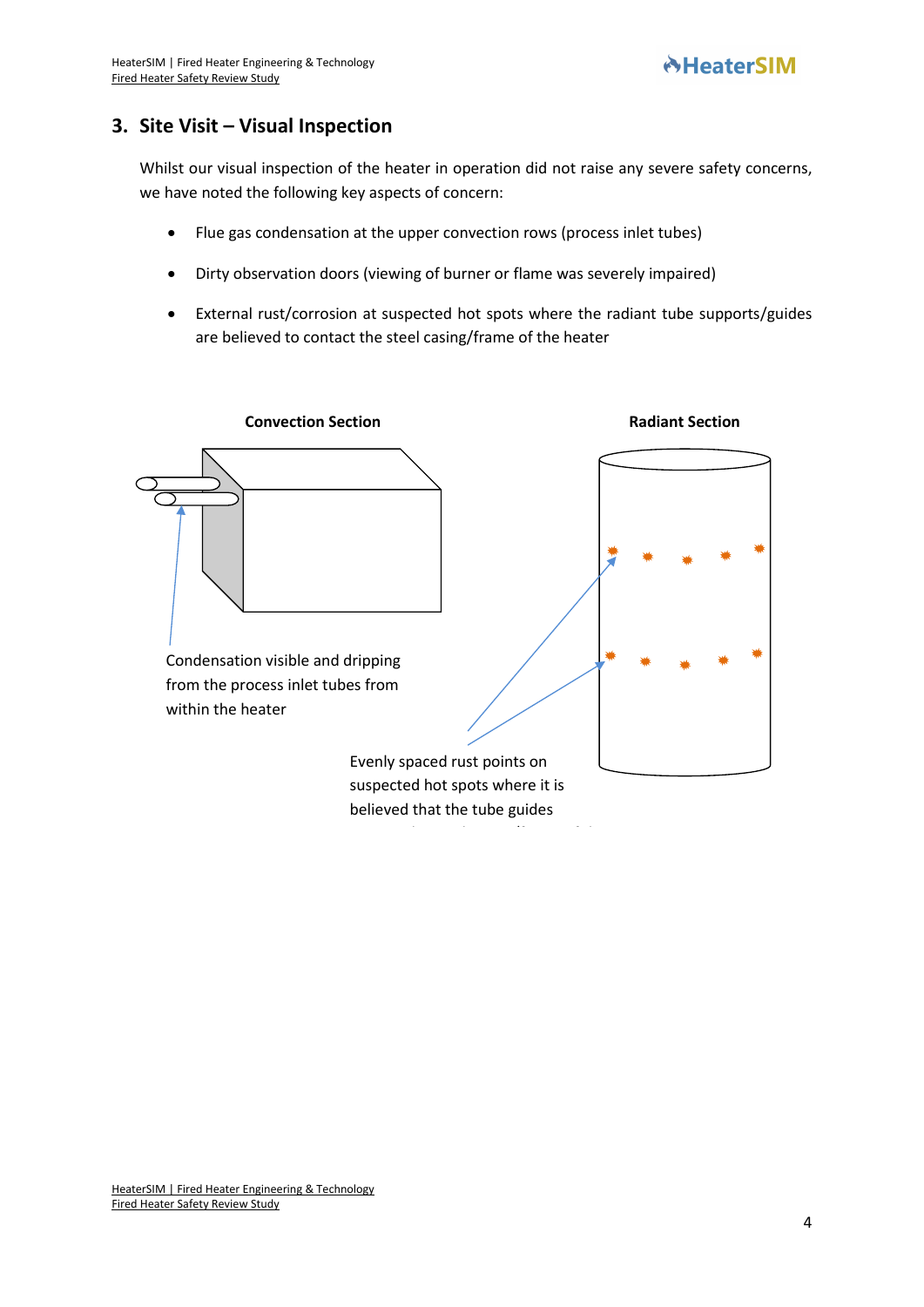# **4. Methodology**

Based on the site data received and heater design documents from CLIENT Pigment, it was necessary to model 8 separate operation cases in total, as listed below:

- Rated Duty Case
- Design Duty Case
- Minimum Duty Case
- Site Data 1 (Low case)
- Site Data 2 (High case)
- Rated Duty Case (with O2 and N2 at 87% and 12.5% respectively)
- Design Duty Case (with O2 and N2 at 87% and 12.5% respectively)
- Minimum Duty Case (with O2 and N2 at 87% and 12.5% respectively)

## **Note: The 'Datasheet For Miscellaneous Items' document states process fluid can contain up to 12.5% N2**

The heater was designed to consider up to 12.5% N2 content in the process fluid. It is understood that the heater is operated today with 0% N2. Thus, the reminder of this report will focus on the 100% O2 process flow cases only.

## **Fired Heater Simulation Inputs:**

The summary of our [HeaterSIM Fired Heater Simulation](https://www.heatersim.com/fired_heater/simulation?new-model) Technology model and calculation is as follows (please see our attached heater datasheet for further details):

Mechanical Data

|                                | Mol %                                        |
|--------------------------------|----------------------------------------------|
| Heater Design Configuration:   | Vertical Cylindrical                         |
| Radiant Height:                | 8                                            |
| Radiant Tube Effective Length: | 6.759m                                       |
| Convection Effective Length:   | 3.654m                                       |
| <b>Radiant Tube Material</b>   | Inconel 600                                  |
| Convection tube material       | 304 SS / Inconel 600<br>(refer to datasheet) |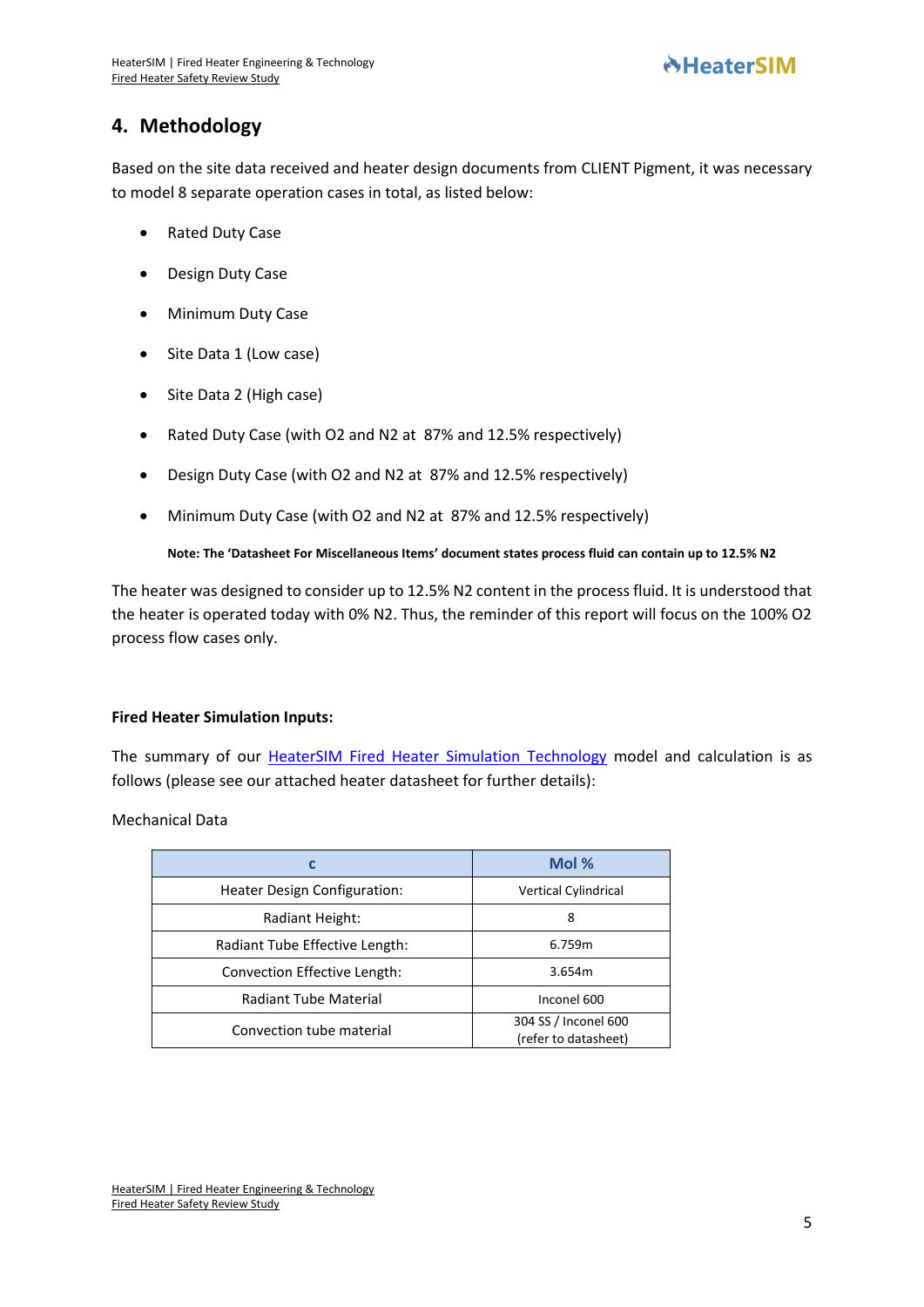## **4.1. Process Data**

|                             | <b>Rated</b> | <b>Design</b> | <b>Min</b>  | Site 1<br>(Low) | <b>Site</b><br>(High) |
|-----------------------------|--------------|---------------|-------------|-----------------|-----------------------|
| O2 Process flow (kg/h)      | 7,750        | 6,000         | 3,000       | 3,908           | 9,340                 |
| O2 Inlet Temperature deg C  | $-31$        | $-29$         | 10          | 16              | 13                    |
| O2 outlet temperature deg C | 895          | 895           | 895         | 822             | 843                   |
| Fuel Type                   | Natural gas  | Natural gas   | Natural gas | Natural gas     | Natural gas           |
| Excess Air %                | 15%          | 15%           | 15%         | 15%             | 15%                   |
| Ambient Air Temperature     | 15.5         | 15.5          | 15.5        | 15.5            | 15.5                  |

# **5. Fired Heater Simulation Results:**

## **5.1. Combustion conditions**

| <b>Item</b>                                             | <b>Rated</b> | <b>Design</b> | <b>Min</b> | Site 1<br>(Low) | <b>Site</b><br>(High) |
|---------------------------------------------------------|--------------|---------------|------------|-----------------|-----------------------|
| Total Heat Absorbed, MW                                 | 2.025        | 1.568         | 0.784      | 0.887           | 2.188                 |
| Heat Release, MW                                        | 2.213        | 1.69          | 0.875      | 0.937           | 2.413                 |
| Calculated Efficiency, %                                | 91.4         | 92.6          | 89.6       | 94.5            | 90.5                  |
| Excess Air, %                                           | 15           | 15            | 15         | 15              | 15                    |
| Flue gas flow rate, kg/s                                | 0.9          | 0.7           | 0.4        | 0.4             | 1.0                   |
| Flue gas temp. at arch, $\degree$ C                     | 965          | 940           | 907        | 844             | 945                   |
| leaving<br>Flue gas temp.<br>convection, <sup>o</sup> C | 156          | 123           | 179        | 78              | 175                   |
| Max Tube Temp. deg C                                    | 927          | 917           | 902        | 834             | 885                   |
| Lowest Tube Temp *                                      | 77           | 62            | 65         | 57              | 99                    |
| Combustion Air flow, kg/s                               | 0.88         | 0.67          | 0.33       | 0.37            | 0.96                  |
| Avg. Radiant Flux W/m2                                  | 17,938       | 13,984        | 7,015      | 8,444           | 20,127                |

\*Lowest tube temperature in contact with flue gas, indicating the likely hood for flue gas condensation on the tubes

## **Calculated flue gas composition**

| <b>Component</b> | Mol % (wet basis) |
|------------------|-------------------|
| CO <sub>2</sub>  | 8.55              |
| H <sub>2</sub> O | 17.23             |
| N <sub>2</sub>   | 71.74             |
| O <sub>2</sub>   | 2.48              |
| SO <sub>2</sub>  | 0.00              |

Flue gas dew point: 57.2 deg C

Note 2: Calculated values above based on firing of typical clean Natural gas compositions

HeaterSIM [| Fired Heater Engineering & Technology](https://www.heatersim.com/) [Fired Heater Safety Review Study](https://www.heatersim.com/)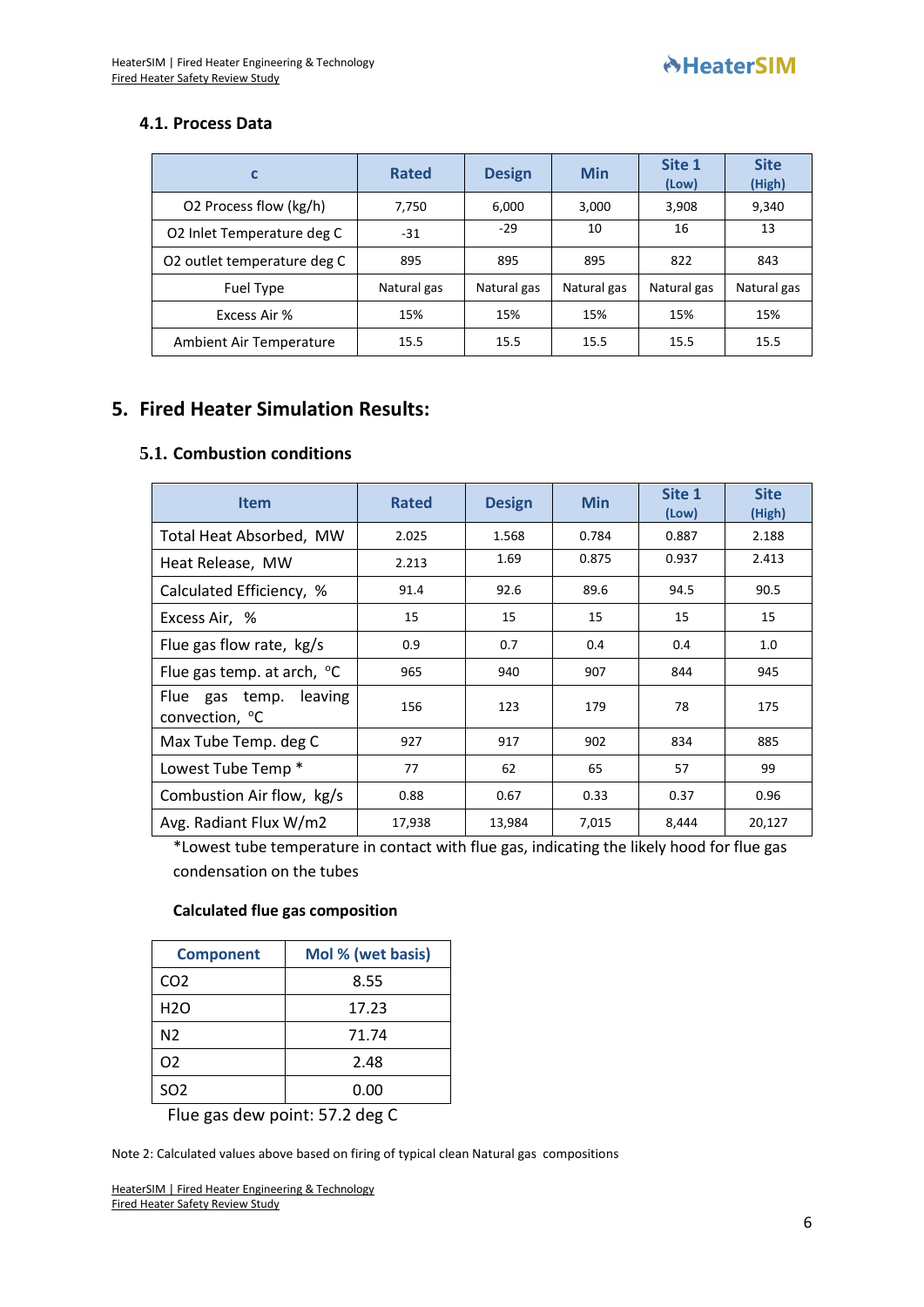## **General Analysis of Results**

The [HeaterSIM Fired Heater Technology Simulation](https://www.heatersim.com/fired_heater/simulation?new-model) model calculations are in close agreement with the design documents and also the site data provided for both the high and low operating cases. It is clear that both the high and Low operating cases are within the heater's design limits according to our simulation. Whilst the simulations carried out have not highlighted any excessive temperatures beyond the heater's design limits, they have highlighted the strong likelihood of flue gas condensation on the convection tubes within the heater.

For example, the calculated minimum metal temperature in contact with the flue gas at the upper rows of the connection section is very close to the flue gas dew point temperature. In the Low Case the minimum metal temperature is actually below the dew point which would indicate the occurrence of a significant amount of condensation on the tubes. Indeed, it was noted from our on-site inspection that there was a significant amount of condensation on the process inlet tubes in the convection section.

## **API 530 Tube Wall Thickness Calculation**

Indeed, the maximum tube temperatures calculated should be considered alongside the current thickness of the installed tubes. In the absence of recent thickness check data, it was assumed that the tubes were corroded by 2mm. This was actually a conservative approach as the tube material are either 304 SS or Inconel 600 material, whilst the process fluid and fuel is clean oxygen and natural gas respectively. The calculations demonstrated that the tube thicknesses with a 2 mm corrosion would still be sufficient for safe heater operation (please see attached TWC document).

#### **API 560 Refractory Thickness Calculation Analysis**

Refractory calculations were also carried out to ensure that the installed materials and thickness were suitable for safe operation at the max operating case. Our calculations confirm that the refractory and thicknesses installed are suitable for safe operation and compliant with API 560 Fired Heater Standards Refractory Design basis. (please refer to attached refractory calculation sheet for full details).



The refractory design basis: 90 deg C at the floor, 82 deg C at all walls, 27 deg C ambient temperature and 0m/s wind speed

HeaterSIM [| Fired Heater Engineering & Technology](https://www.heatersim.com/) [Fired Heater Safety Review Study](https://www.heatersim.com/)